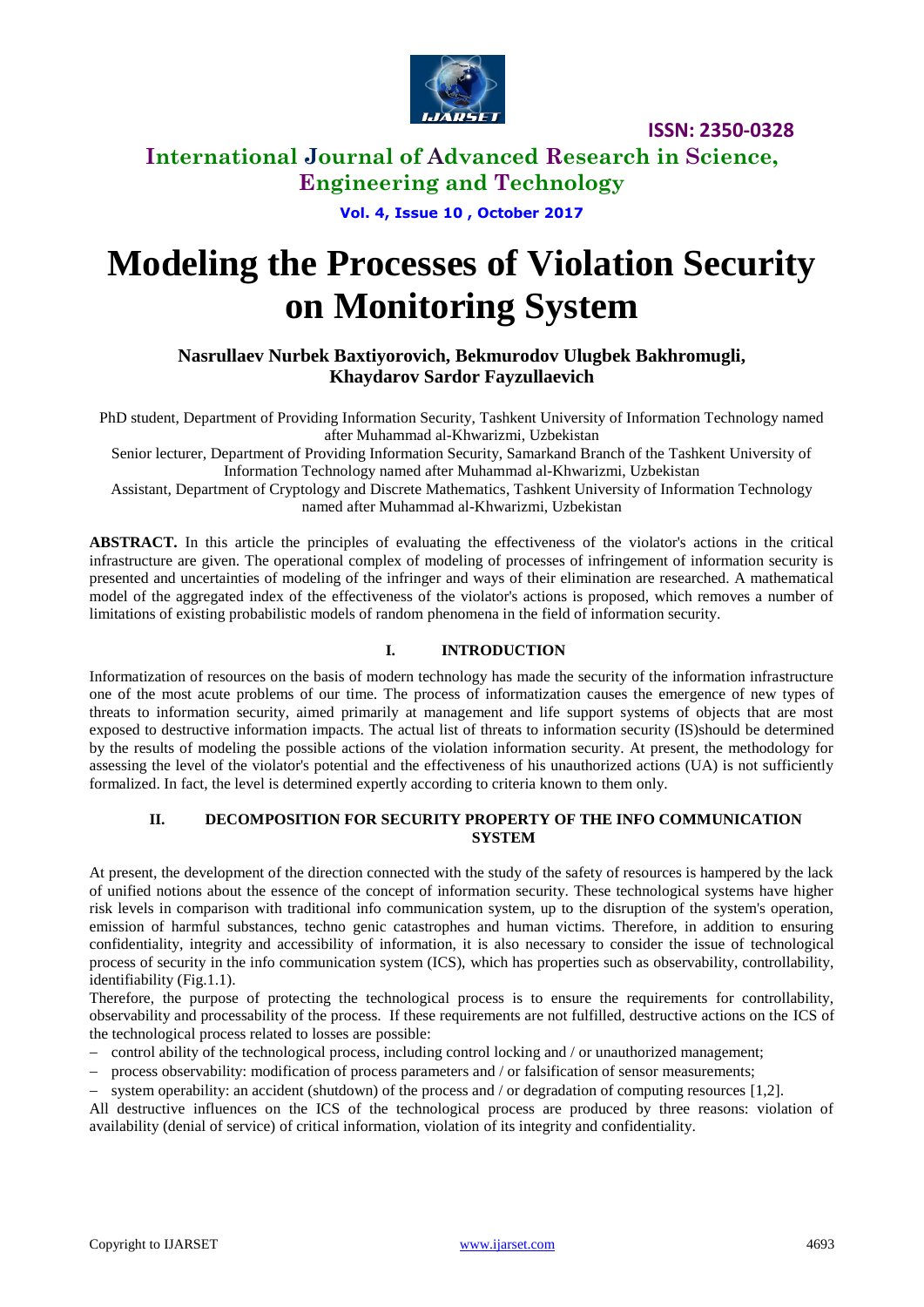

# **International Journal of Advanced Research in Science, Engineering and Technology**

**Vol. 4, Issue 10 , October 2017**



#### **Fig.1.1. Decomposition of the security property of the info communication system of the technological process of resources.**

Critically important information is the "technological" information fixed in the documentation for the technological process of the technological process, the destruction, blocking or distortion of which may lead to the disruption of the operation of theICS of the technological process, as well as information "about the ICS of the technological process and the technological process" The case of its theft can be used for destructive information effects on the ICS of the technological process. "Technological"information is:

operational (dynamic) information (telemetry, telemeasurements, telecontrol) on the flow of a controlled process;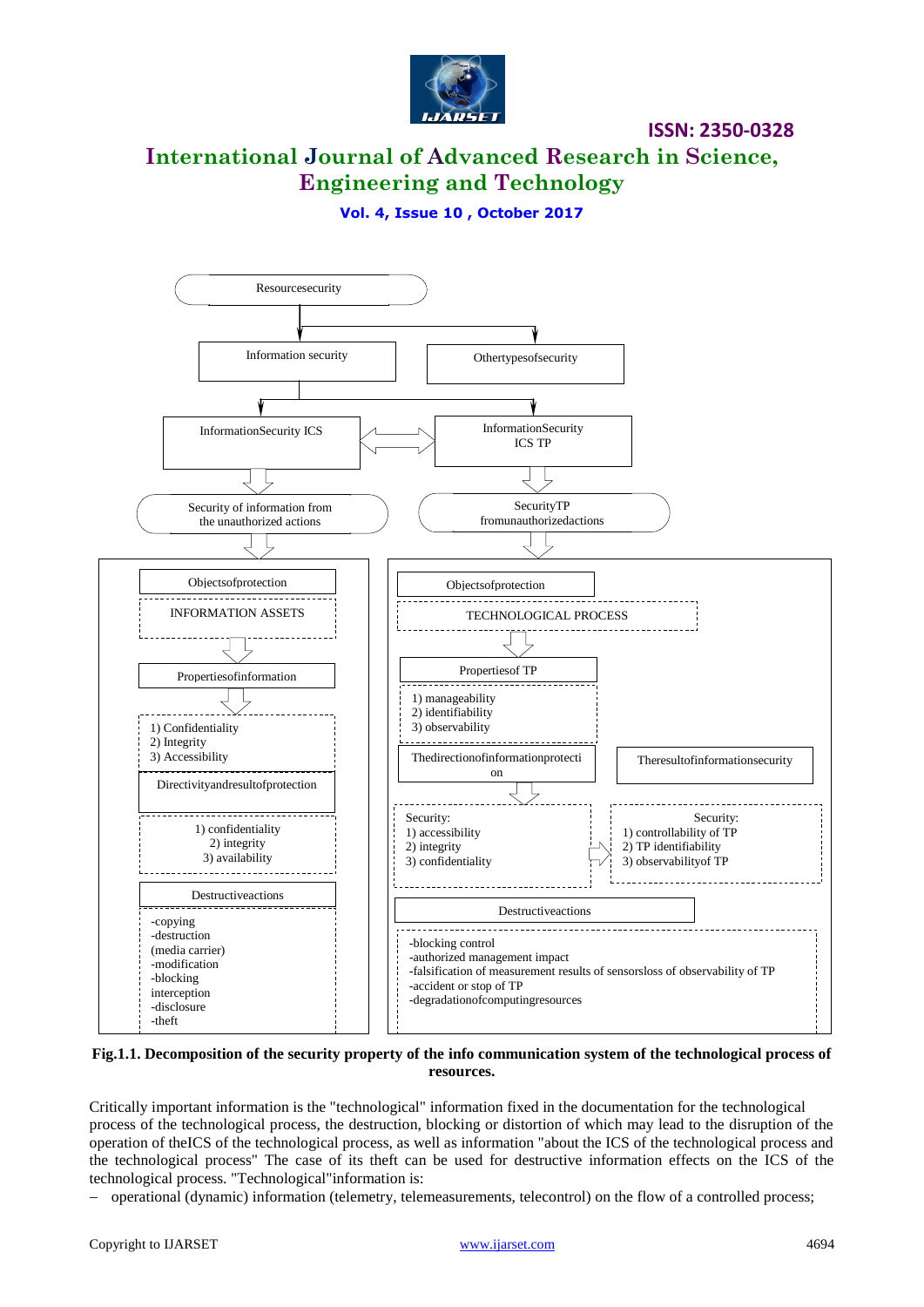

### **International Journal of Advanced Research in Science, Engineering and Technology**

### **Vol. 4, Issue 10 , October 2017**

 archival (static) information (normative and technical documentation, process parameters and other archival information).

Guided by the basic principles and methods of qualimetry, it is suggested that the potential of the destroyer be characterized by a vector:

$$
Y_{(D)}^P = Y_{(D)}^P(A'_{(k')}; A''_{(k'')}; B'_{(l')}; ); k = k' + k'', A_{(k)} = < A'_{(k')} + A''_{(k'')} > [2, 3, 4].
$$

From the perspective of the efficiency theory of purposeful processes, the vector  $Y_{(D)}^P$  is an indicator of the virtual quality of the results of the unauthorized actions. It includes three groups of components:  $Y_{(D)}^P = \langle v, r, \tau \rangle$ characterizing virtual (possible) target effects, where v is a measure of the target effects (efficiency of the unauthorized actions), the cost indicator resources (the resource intensity of the unauthorized actions),  $\tau$  - the cost of operating time (the efficiency of the unauthorized actions). Each of the components of the vector  $Y_{(3)}^{\Pi}$  depends on the vectors  $A'_{(k')}$ ,  $A''_{(k'')}$ ,  $B'_{(l')}$ , where  $A'_{(k')}$ - operational technical characteristics (OTP) and parameters of the system of unauthorized persons (SUA) of the violator;  $A_{(k)}^{"}$  -operational technical characteristics and the parameters of the process of organization of the unauthorized actions (POUA)or the technology of unauthorized use;  $B'_{(l')}$ - characteristics of the functioning conditions (CHFC)of the system of unauthorized persons [3]. Under the system of unauthorized persons, we mean a set of software hardware the unauthorized actions. Under the characteristics of the functioning conditions of the unauthorized actions, we mean a set of factors that affect the parameters and operational technical characteristics of the system of unauthorized persons (vector  $A'_{(k)}$ , as well as the characteristics of the process of organization of the unauthorized actions (vector ,  $A''_{(k'')}$ ) and them obeslovlivayuschie possible (virtual)  $Y_{(D)}^P$  results of the unauthorized actions.The use of an infringer by an intruder occurs in the conditions of active counteraction of the protection system of the attacked ICS TP. Therefore, under the application conditions  $B_{(I'')}^{"}$ , the violator of the system of unauthorized persons will be understood as the set of mechanisms for protecting the attacked ICS TP. These protective mechanisms affect the situation in which the system of unauthorized persons will have to perform the task, and thus determine the required  $Y^{\partial}_{(3)}(B^{''}_{(1'')})$  for the offender results of the unauthorized actions, i.e.  $Y^P_{(D)} \in \{Y^R_{(D)}\}$ , where  $Y^R_{(D)}$  $v^T$ ,  $r^P$ ,  $\tau^D$  >, where  $v^R$  is the required (minimally admissible) target effect v,  $r^M$ - maximum (maximum allowable) resource costs r,  $\tau^D$ - directive (maximum permissible) time  $\tau$ . The relation  $Y^P_{(3)} \in \{Y^R_{(3)}\}$  is a formal expression of the target of the intruder's. The purpose of the unauthorized actions is determined by the violation of the functioning of technological processes.

The efficiency index of the unauthorized actions will be described by the vector.  $Y_{(D)}^{IA} = Y_{(D)}^{IA}(A'_{(k')}, A''_{(k'')}, B'_{(l')}, B''_{(l'')})$ , where  $A'_{(k')} = A'_{(k')}(B'_{(l')}, B''_{(l'')})$ ,  $A''_{(k''\)} = A''_{(k''\)}(B'_{(l')}, B''_{(l'')})$ ,  $B_{(l)} = \langle B'_{(l')}\rangle + B''_{(l''\)} \rangle$ ,  $l = l' + l''$ .

### *III.* **THE STRUCTURAL DIAGRAM OF THE OPERATIONAL COMPLEX FOR MODELING THE PROCESSES OF INFORMATION SECURITY VIOLATION**

The structural diagram of the operational complex for modeling the processes of information security violation is shown in Figure 2.2.We will reveal the content of the main elements of the operational complex unauthorized actions violator in the ICS TP:

DOF - direction of the offender;

PCB- is the unauthorized actions process control body;

CUV- conditions of use by the violator of the system of unauthorized persons.

It should be understood that the infringer (and implemented by him) in the info communication space for the protected party is represented in the form of dangerous processes - the processes of infringement of information security. These destructive processes together with the processes of defense (counteraction) form the so-called conflicting processes, and the study of the effectiveness of their counteraction to each other is an actual task.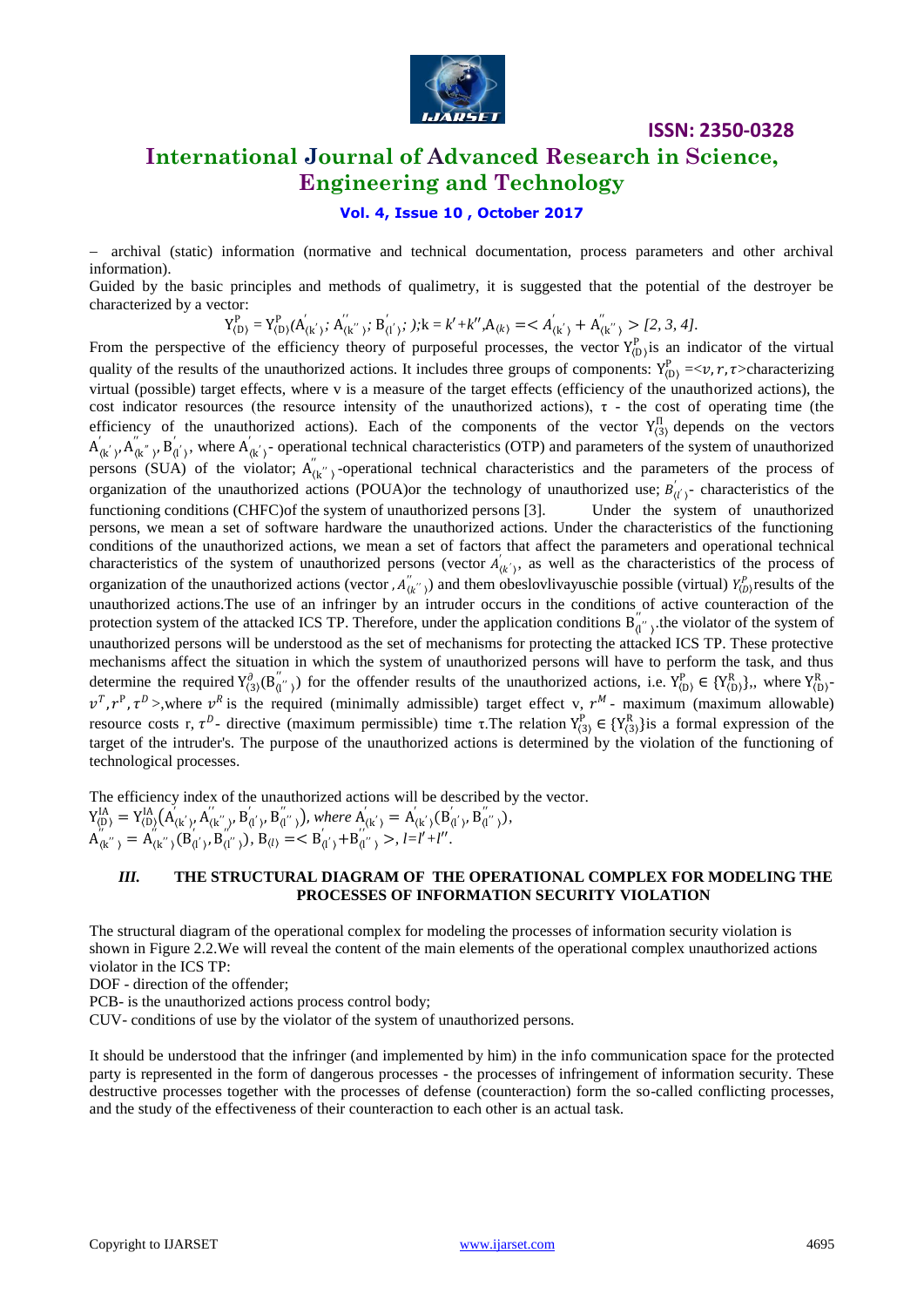

**ISSN: 2350-0328 International Journal of Advanced Research in Science, Engineering and Technology**

**Vol. 4, Issue 10 , October 2017**



**Fig. 2.2.Structural diagram of the operational complex for modeling the processes of infringement information security.**

In essence, the potential  $Y_{(D)}^P$ characterizes the intrinsic structure of the intruder and can be analytically represented differently: in the form of a pair <Str, Par>, where Str is the structure of the intruder, Par is the value of its parameters  $A'_{(k')}, A''_{(k'')}, B'_{(l')}$ . Knowledge of the structure and the Par parameters allows us to classify the enemy according to various criteria. Therefore, the characteristics of the offender will be described by the vector <Str, Par, Clas>, where class is the criterion for classifying the offender. Applying a different combination of the parameters  $A'_{(k'')}$ ,  $A''_{(k'')}$ ,  $B'_{(l')}$ , it is possible to classify the intruder in a number of aspects [4,5]. For example, with respect to the parameter  $A''_{(k'')}$ - the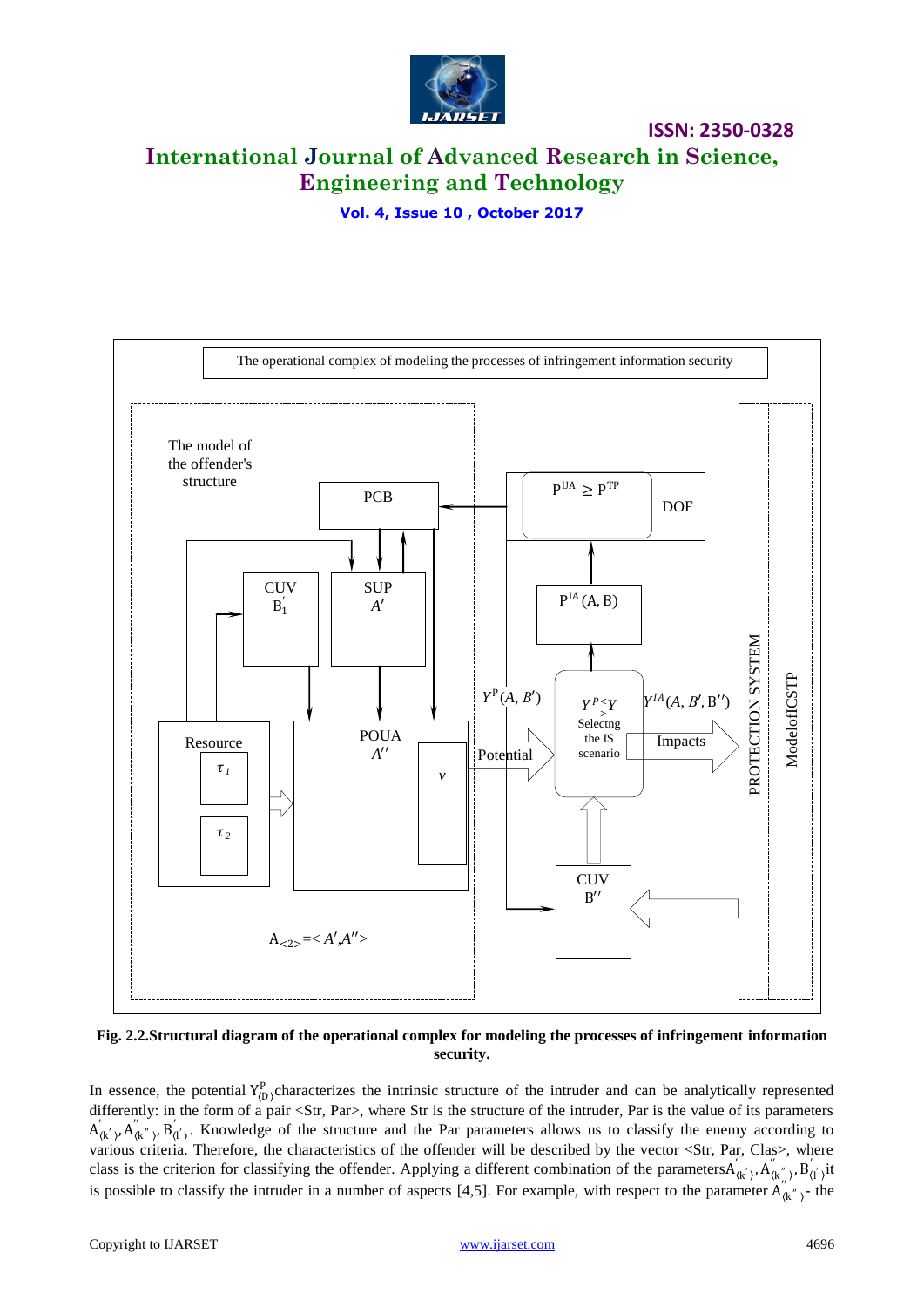

### **International Journal of Advanced Research in Science, Engineering and Technology**

### **Vol. 4, Issue 10 , October 2017**

type of the offense imputed by the intruder, by the parameter  $B_{(1)}^{'}$ - the type of remote connection to the ICS TP. Therefore, in the course of the information security audit, it is first of all necessary to determine the class of the offender, and then to assess its potential.

The process of modeling an intruder includes uncertainties:

Type 1. Mathematical structure of the intruder - uncertainty of the potential of the offender  $\hat{Y}^{\text{P}}(\hat{A},\hat{B})$ .

Type 2. The criterion of choice by theoffenderofthescriptis unauthorized actions -  $\hat{Y}^p \ge \hat{Y}^{IA}$ 

Type 3. The index of the quality of the results of the unauthorized actions–

$$
\widehat{Y}^{\mathrm{P}} \frac{\mathrm{>}}{<} \widehat{Y}^{IA}
$$

Duetothefact that both the violator and the system have to be protected from it under uncertainty, the values of the parameters of the vectors $\widehat{A}_{(k)}$  and  $\widehat{B}_{(l)}$  turnouttobe random (Q is the symbol of the random variable), and, consequently, and the vectors  $\hat{Y}^{\text{P}}$  and  $\hat{Y}^{\text{UA}}_{(D)}$  likewise will also be random.

Moreover, the pre-admissible values  $\hat{Y}_{(3)}^{\partial}$  of the vector  $\hat{Y}^P$ , depending on the defense system,  $\hat{B}_{(1)}^{''}$ , attacked bythe ICS, are a priori random, The attacker himself and the goal of the operation, set by him, are unknown.

There solution of the uncertainties of the first and second types allows us to construct a model of the violator, and the removal of uncertainties of the second and third types is a model of the processes of infringement of information security of the ICS. Figure 2.3 shows a schematic diagram illustrating the relationship of the above uncertainties. The uncertainty diagram



**Fig. 2.3.Schematic diagram illustrating the relationship of uncertainties of the modeling process of the intruder and his actions.**

The uncertainties that the researcher faces in modeling the offender's actions are discussed in more detail below.

**First**, the introduction of uncertainty in the mathematical structure of the violator, described by the vector $\hat{Y}_{(D)}^P$ , allows you to reflect in the simulation the actual incompleteness of information about the destroyer.

The extreme case of uncertainty is unstructurability, tha tis, the impossibility of constructing an appropriate model of the violator belonging to one or another type of mathematical structure. To remove this "structural" uncertainty, it is possible to offer a technology for masking information resources of ICS TP. This technology allows:

detectthehiddenchannelsoftheunauthorizedintrusiononinformationresources;

- Form reflexive control of the intruder with the help of a deceptive information – computing environment, the parameters of which are described by the vector $\widehat{B}'^*_{(1)}$ .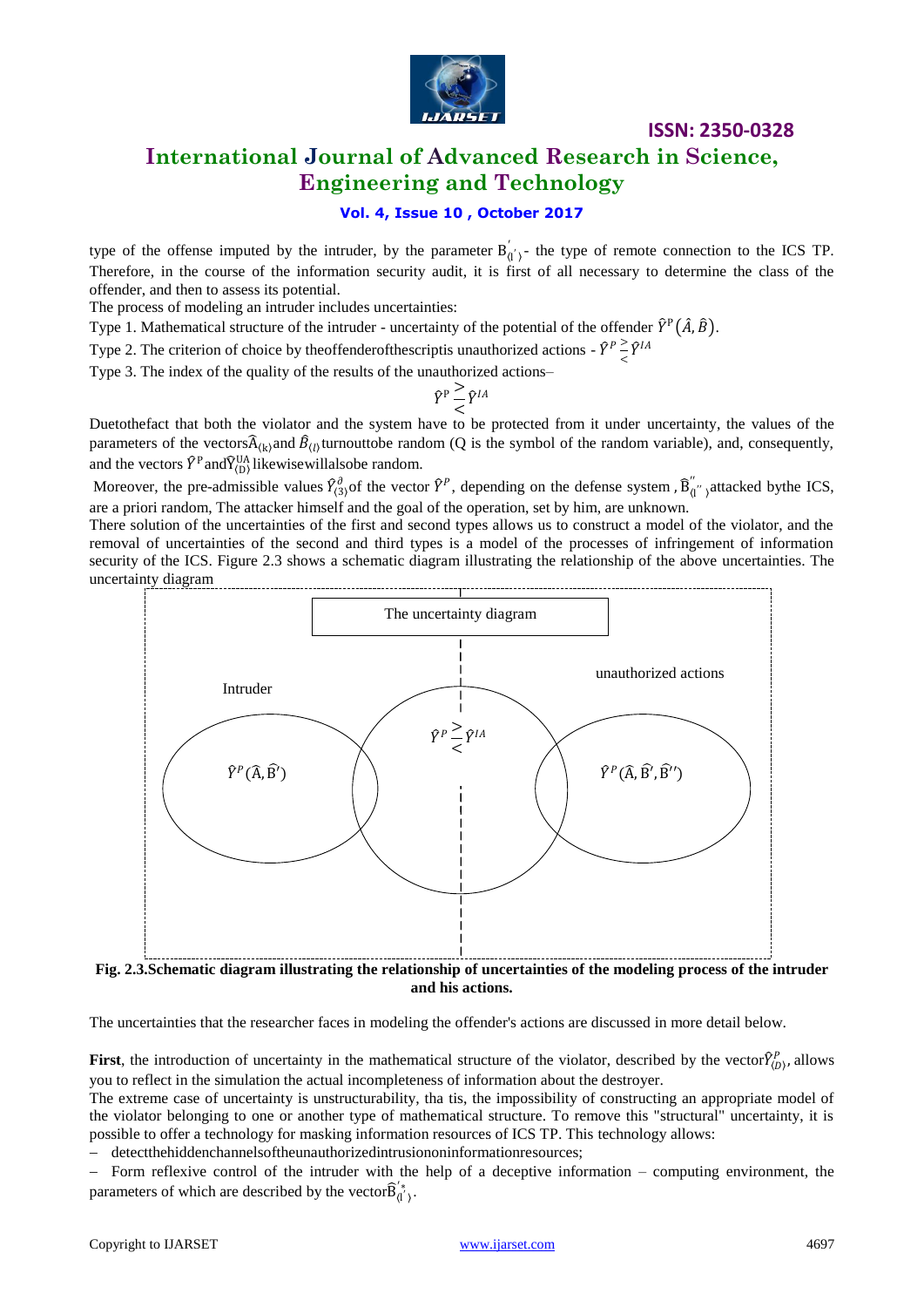

### **International Journal of Advanced Research in Science, Engineering and Technology**

### **Vol. 4, Issue 10 , October 2017**

The purpose of masking is the identification (building a model) of the offender, that is, determining the values of the parameters $\widehat{A}'_{(k)}, \widehat{A}''_{(k')}$ , and forming vector  $\widehat{Y}_{(D)}^{\text{p}}$ . This is achieved by creating a falseideaof the offender about the object of attack by substituting  $\hat{B}_{(l)}'$  on  $\hat{B}_{(l)}'$ . As a consequence, the possibility of a comprehensive study of the structureisbeingrealized; estimatingthepotential $\widehat{Y}_{(D)}^{\mathrm{P}}$ ; determinethelistoftheirprotectivemeasures ,  $\widehat{B}_{(l]}^{''}$ ,

**Secondly,** there is an uncertainty in the assignment of basic sets and relations on the basis of which the model of the violator is built. To determine the quantitative measure of such uncertainty, one can use the stochastic approach (stochastic structures), based on the fundamental provisions of probability theory and mathematical statistics, or an approach from the position of the theory of fuzzy sets (fuzzy structures).

The idea is to investigate the uncertainty of the choice of the offender of one or another scenario of the implementation of the unauthorized actions [6]. For this approach, the problem of determining the potential  $\hat{Y}_{(3)}^{\text{p}}$  isnotput, since the values of the parameters  $\widehat{A}'_{(k)}, \widehat{A}''_{(k')}$  areunknown.

It is proposed to evaluate the violator in the types $U = \{U_i\}_{i=1}^N$ .

- The corresponding possible threats of IW and in the "mechanism of choice"  $\zeta(\eta_j^i)$ of these enarioof the concrete threat  $\eta^i_j \in U_i$ . That is, as a model of the offender, his profile < U,  $\zeta$ > is considered. Before choosing $\zeta(\eta_j^i)$  scenario, the intruder counters:

Process of studying the specifics of the ICS TP and identifying the vectors  $\widehat{B}'_{(l')}$  and  $\widehat{B}''_{(l')}$ ;

When comparing  $\hat{Y}^{\text{p}} \geq \hat{Y}^{IA}$  and determining the permissible values  $Y^{\partial}_{(3)}$  ( $B''_{(1')}$ ) of the vector  $Y^{P}_{(3)}$  of the potential possibilities.

It seems obvious that it is irrational to talk about the stochastic nature of IA since the intruder does not make his choice at random. His choice is purposeful and conditioned by a certain criterion of choice.

Then we can say that the "selection mechanism"  $\zeta(\eta_j^i)$  ischaracterized by the presence of some unknown (random) factors. In this case, it is necessary to introduce an assumption - the information security auditor knows a lot of typical information technology threats and scenarios for their implementation. This access is completely justified, since the list of typical information technology threats is really known.

We will distinguish three types of possible situations. To the first type we refer the situation when the set of threats and the criterion for choosing ζ are known. In this situation, the profile are broken, it is only possible to quickly organize the appropriate protection. This type includes a situation in which a lot of threats U are known, and the criterion for choosing  $\zeta$  is unknown. In this case, the process of managing security is similar to the process of the game. The solution of these problems can be solved using a special section of mathematics.

However, game theory, like a mathematical apparatus, suffers from conceptual incompleteness. So, in a real conflict, the list of possible threats U and the scenarios for their implementation is just unknown, and the best solution for the violator in a conflict situation is often to go beyond the known scenarios of system of unauthorized persons.

**The third** type includes situations where a lot of U threats, or rather the scenarios for their implementation, are unknown. In this situation, the protection system should be able to quickly suppress unknown unauthorized attempts to timely configure the protection mechanisms and / or counter impacts. To this end, the protection system should be endowed with a principally new property that allows it to promptly anticipate the realization of unknown threats U and prepare them in time.

Thirdly, the level of uncertainty (randomness) of the quality index of the results of the unauthorized actions  $\hat{Y}_{(D)}^{UA}$  =  $\widehat{Y}_{(D)}^{UA}(\widehat{A}_{(k)}, \widehat{B}_{(l)})$ , usingtheprofile<U, $\zeta$ >, It is characterized by the probability  $P_D^{IA}$ ofachievingthegoal of the operation, and is an indicator of the effectiveness of the unauthorized actions. Indeed, the vectors  $\hat{A}_{(k)}$ ,  $\hat{B}_{(l)}'$ , a, therefore, and  $Y_{(D)}^P$  renderturnoutto be random. Moreover, the admissible values  $\widehat{Y}_{(D)}^{IA}$  of the vector  $\widehat{Y}_{(D)}^P$  are also a priori random,

$$
\begin{cases}\n\widehat{Y}_{(D)}^P = Y_{(D)}^P(\widehat{A}_{(k)}, \widehat{B}_{(l^{'})}'), \n\widehat{Y}_{(D)}^{IA} = Y_{(D)}^{IA}(\widehat{B}_{(l^{'})}^{''}).\n\end{cases}
$$

Since under real conditions the suitability criterion of the unauthorized actions takes on the form  $G_{\mu}$ : $\hat{Y}_{(D)}^{\rho}$  $\epsilon$ ,  $\hat{Y}_{(3)}^{\rho}$ then $P_{D}^{IA} = P(\hat{Y}_{(D)}^{\rho} \epsilon$ ,  $\hat{Y}_{(D)}^{IA})$ . Apparently, the fact of the suitability of the results of an operation is a random event. Therefore, the measure of achievement of the target by the offender is a probabilistic characteristic.

To calculate  $P_{D}^{IA}$ , it is sufficient (but not necessary) to determine conditions for the realization of threats that are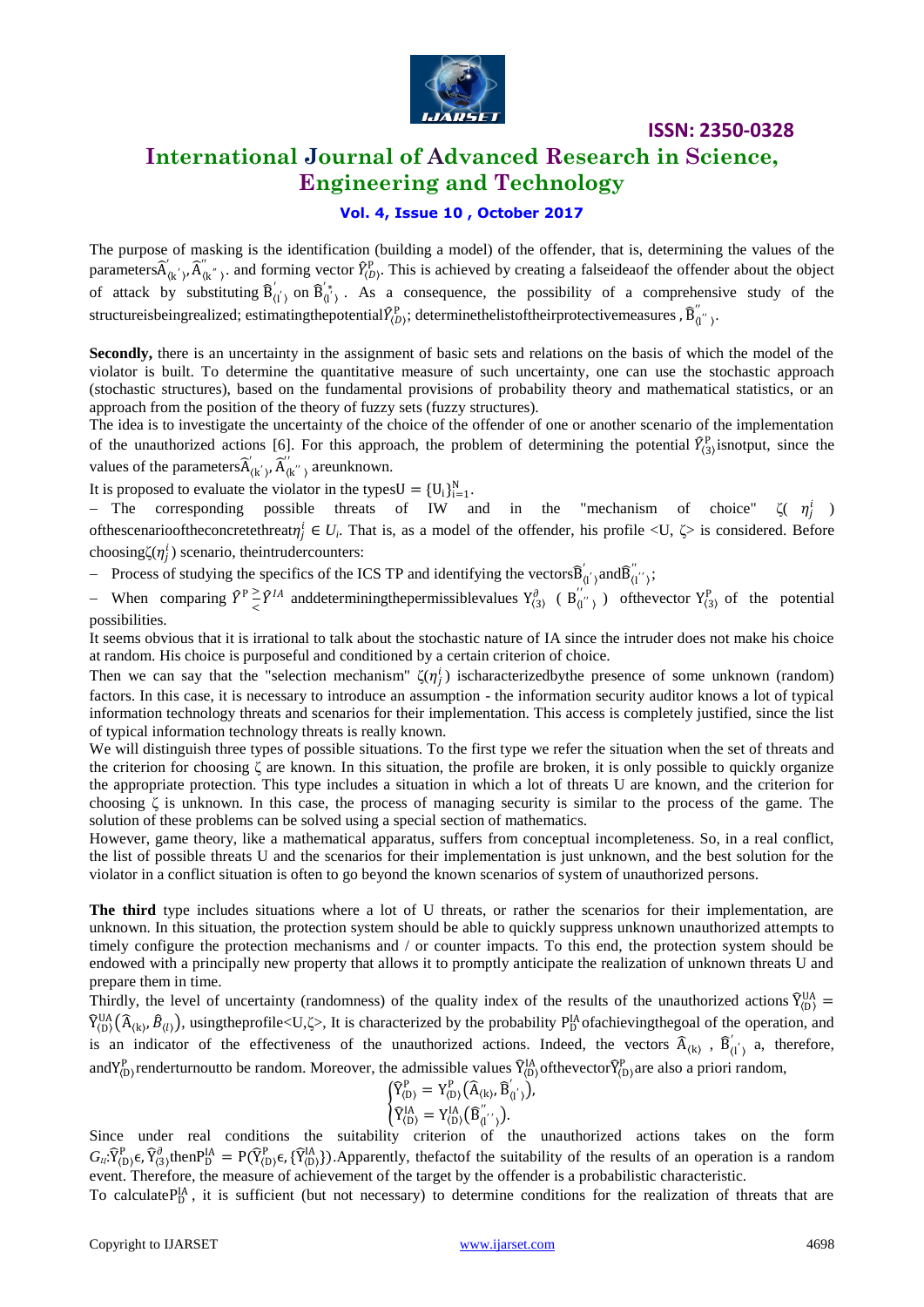

### **International Journal of Advanced Research in Science, Engineering and Technology**

### **Vol. 4, Issue 10 , October 2017**

favorable for the offender with a profile <U, $\zeta$ >.Under the conditions of the implementation of the ICT, it is understood that the infringehas information:

- On the structure and characteristics of ICS;
- About the presence of vulnerabilities of the software And hardware and protection system.

The methods for assessing the potential of the violator and the effectiveness of its impact are conceptual in nature. Therefore, in the course of monitoring, expert assessments of the offender in types U of possible threats of information security, which he is able to perform, are widely used. Accordingly, the intruder model should determine the intruder's preferences for choosing potentially attacking actions - the elementary events of infringement of information security, from which various scenarios for the realization of the threat of unauthorized attacks are formed. That is, the security administrator faces the task of minimizing the power of the set U. In the formulation of this problem, the following assumptions can be made about the availability of data [7]:

- level of knowledge and competence of the offender;

- the initial location of the intruder in ICS, whichdeterminesthelistofresourcesavailabletohumanthebasisofsomeformalmodel;

 initial rights of the in fringer, limiting a lot of unauthorized actions, on the basis queried conditions for the implementation of the unauthorized actions.

One can distinguish priori N<sup>A</sup> and a posteriori N<sup>P</sup> of the intruder model. The first type is the model, the list of parameters and their values are determined without reference to the structure of the research ICS. Its structure is determined by hypotheses put forward by auditors on the basis of available a priori data. As a result, the a priori model of the offender, taking into account his preferences for the choice of potentially possible attacking actions, is as follows:

$$
N^{\tilde{A}}=,
$$

Where Z is the initial knowledge of the intruder about each attacked resource and the access rights that this violator has; H - resources to which the intruder has physical or remote accesses before the attack begins; K - the level of competence of the offender, that is, classes or lists of available attacking actions, both based on vulnerabilities of varying criticality, and on various methods of collecting information; G - the main objectives of the violation, for example, violation of controllability, observability or identifiability of TP.

Tomodeltheactions of the violator, an adequate mapping of its structure, it will be necessary to develop a model ontological model for representing knowledge about violators. Further, for example, during the analysis of the state of the information security, "saturate" it with expert data (hypotheses) about the offender with reference to a particular ICS TP, thereby forming  $BZ^N$  knowledge base about the offender.

The proper functioning of the technological process depends on the quality of the work of many other production processes, the violation of which is the target of the offender's misconduct. Then we can say that the output of the developed operational complex is a set of stochastic super indicators that correspond to the set of goals of the offender's IDS. In a complex, these super indicators give some sort of integral indicator-indicator. The physical meaning of this indicator is characterized by the quality of the system of protection against the intruder; a relative evaluation of the security of the ICS TP and a measure of the uncertainty of the situation in which the violator operates.

The study of the dynamics of the values of the indicator taken by him during the operation of the operational complex will later reveal both the fact of the presence of the intruder in the ICS TP and the scenarios of the unauthorized actions available to him.

#### **IV. CONCLUSION**

It should be noted that the prognostic capabilities of the operational complex allow investigating the intruder at the current time and also to generate new models of the intruder ahead of time, to investigate their capabilities and offer various options for protection.

#### **REFERENCES**

- [1]. Gorniak, S., Ikonomou, D., Saragiotis, P. et al., Priorities for Research on Current and Emerging Network Trends. European Network and Information Security Agency. 2010.
- [2]. Marin, G.A., "Network security basics", *Security & Privacy, IEEE*, vol.3, no.6, pp. 68-72, Nov.-Dec. 2005.
- [3]. K. Benton, L. J. Camp, and C. Small, "OpenFlow Vulnerability Assessment," in Proceedings of the second ACM SIGCOMM workshop on Hot topics in software defined networking. ACM, 2013, pp. 151–152. [4]. S. Scott-Hayward, G. O'Callaghan, and S. Sezer, "SDN Security: A Survey," in IEEE SDN for Future Networks and Services (SDN4FNS),
- 2013, pp. 1–7.